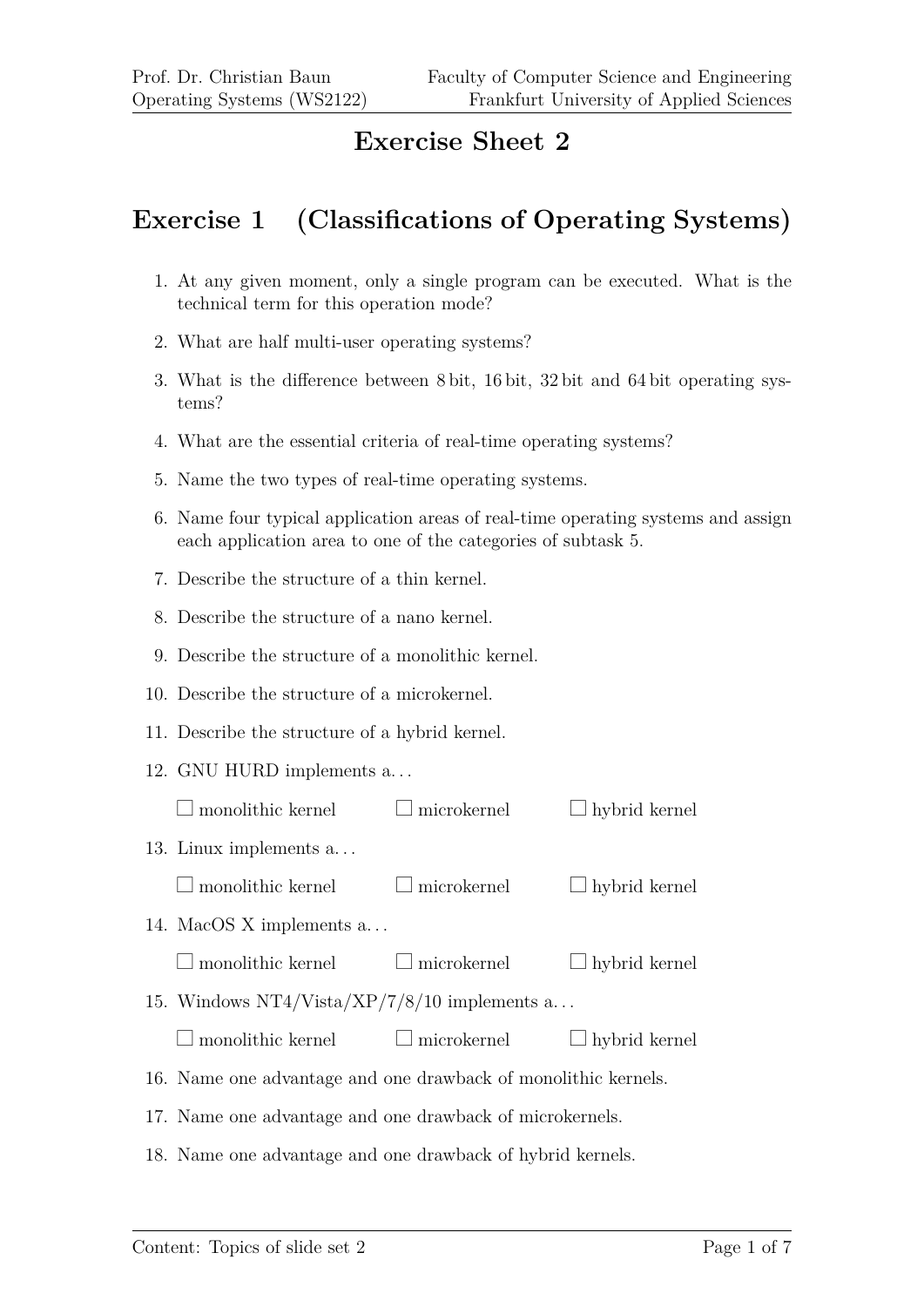- 19. Your colleague recommends you to relocate frequently used server daemons, such as web server, email server, SSH server and FTP server, from user mode to kernel mode. How do you feel about this idea? Give reasons for your answer. Explain a benefit and one drawback.
- 20. What means Single System Image?

# **Exercise 2 (Basic Linux/UNIX commands)**

Which command is used to...

- 1. check the man pages?
- 2. print out the present working directory in the shell?
- 3. create a new directory?
- 4. navigate to a directory?
- 5. print out the content a directory in the shell?
- 6. create an empty file?
- 7. try to determine the content of a file?
- 8. concatenate the content of files with other files and can also be used to print out the content of a file?
- 9. print out lines from the end of a file in the shell?
- 10. print out lines from the beginning of a file in the shell?
- 11. copy files or directories to a different location?
- 12. move files or directories to a different location?
- 13. delete files or directories?
- 14. delete an empty directory?
- 15. place a string in the shell?
- 16. modify the permissions of the file or directory?
- 17. change the password of a user?
- 18. terminate a session (and thus shell) and allows to specify the return value of she shell script?
- 19. reboot the system?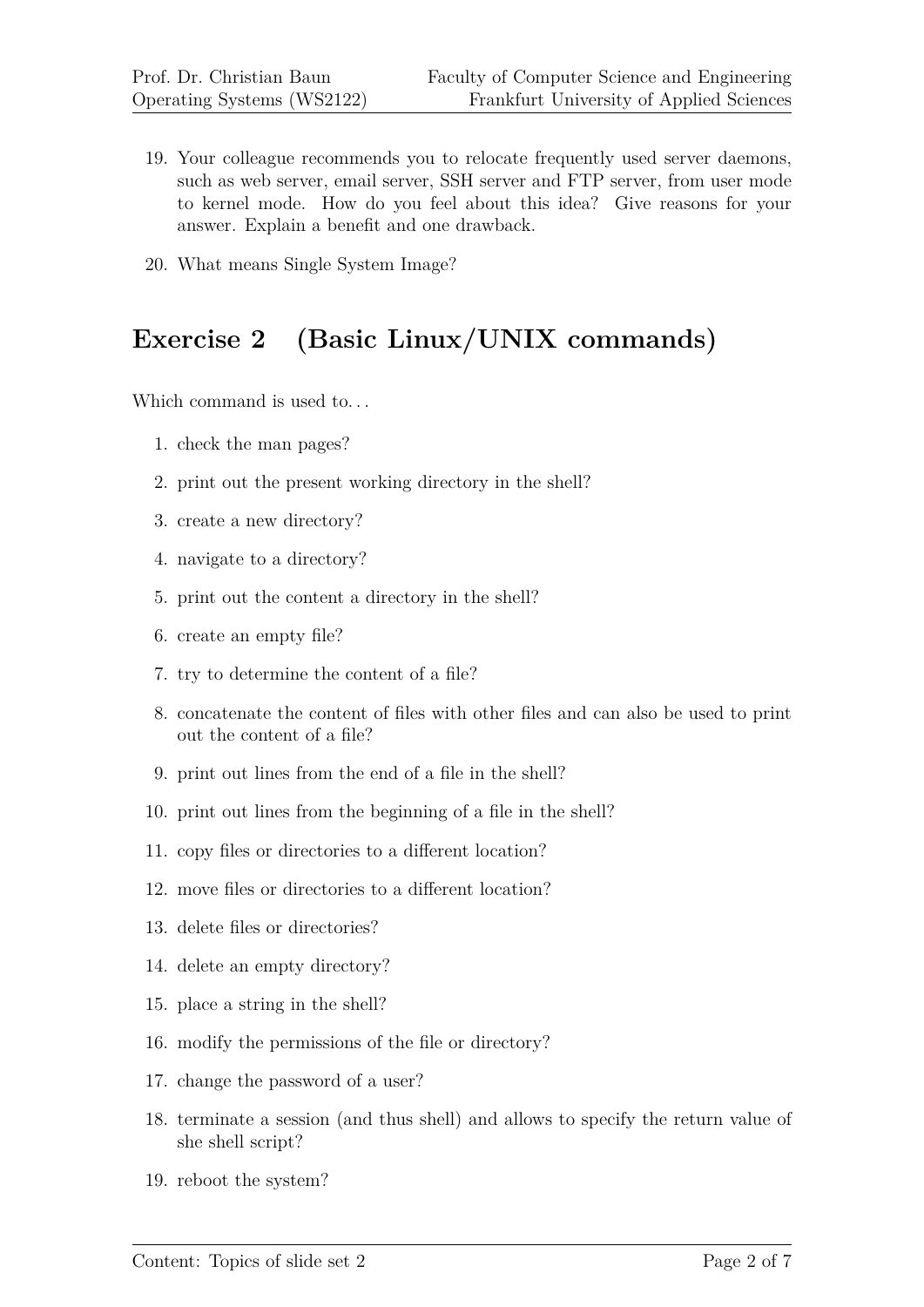- 20. shut the system down?
- 21. create a new user?
- 22. delete a user?
- 23. modify a user?
- 24. print out the group memberships of a user?
- 25. create a new group?
- 26. delete a group?
- 27. change a group?
- 28. change the user  $(\implies)$  ownership) which is associated with a file or directory?
- 29. change the group which is associated with a file or directory?
- 30. create a link?
- 31. search a file for lines which contain a search pattern?
- 32. print out a list of running processes in the shell?
- 33. bring a process, running in the backgrund of the shell, into foreground?
- 34. bring a process into the background of the shell?
- 35. kill (terminate) a process?
- 36. kill (terminate) a group of processes?
- 37. specify the priority of a new process?
- 38. modify the priority of an existing process?
- 39. print out the process tree in the shell?

# **Exercise 3 (Permissions / Access Rights)**

The source of this tutorial is: http://www.ws.afnog.org/afnog2012/unix-intro/presos/permissions-exercises.pdf

## **Notes**

• Commands preceded with  $\frac{1}{2}$  imply that you should execute the command as a general user an not as root.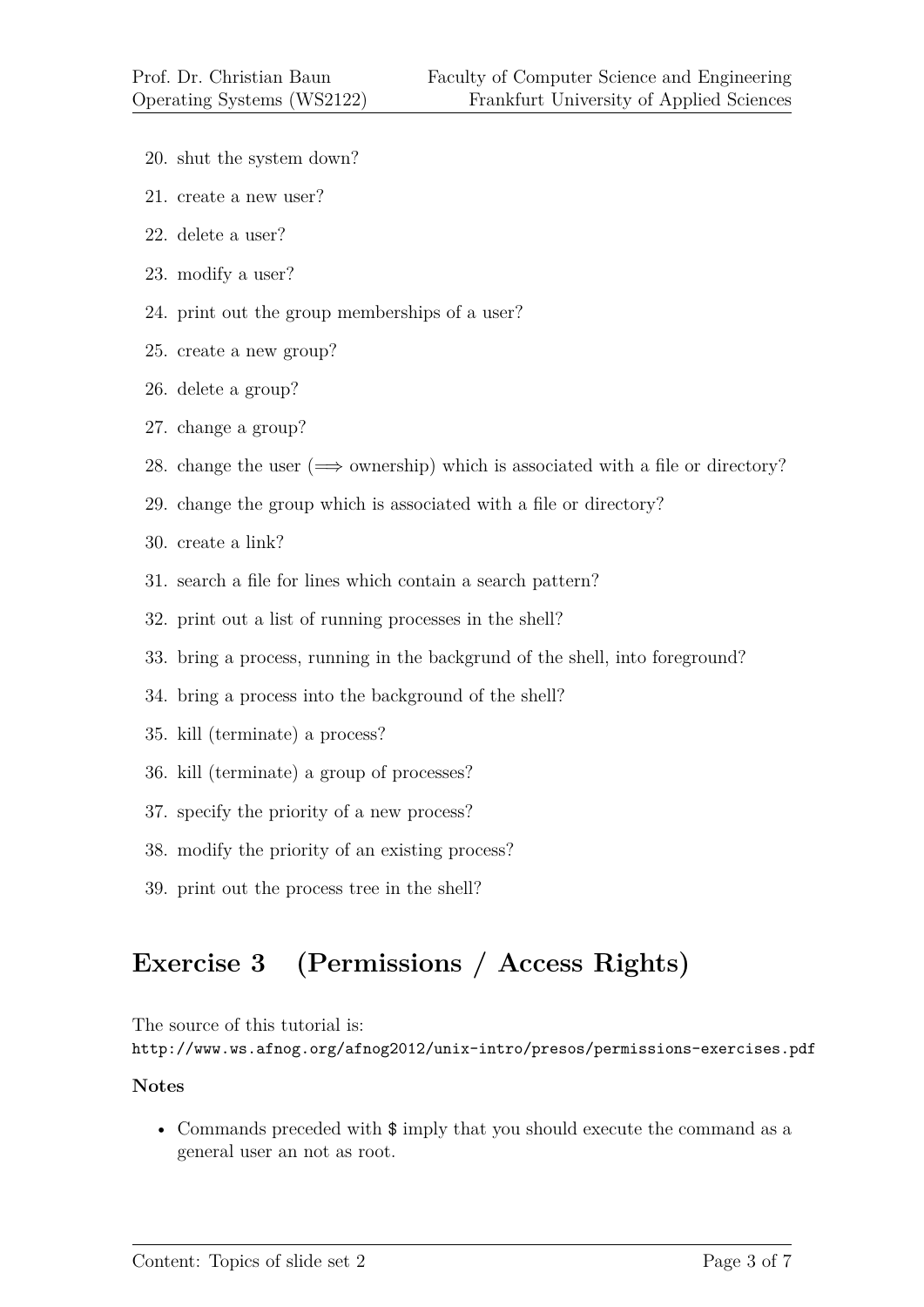• Commands preceded with # imply that you should working as root with sudo imply that you are executing commands on remote equipment, or within another program.

## **REFERENCE**

If you look at files in a directory using ls -al you will see the permissions for each file and directory. Here is an example:

drwxrwxr-x 3 bnc bnc 4096 Feb 25 09:49 directory -rwxr--r-- 12 bnc bnc 4096 Feb 16 05:02 file

The left column is important. You can view it like this:

|  |  |  | Type User Group Other Links Owner Group Size Date Hour Name |  |                                                     |
|--|--|--|-------------------------------------------------------------|--|-----------------------------------------------------|
|  |  |  |                                                             |  |                                                     |
|  |  |  |                                                             |  | d rwx rwx r-x 3 bnc bnc 4096 Feb 25 09:49 directory |
|  |  |  | - rwx r r 12 bnc bnc 4096 Feb 16 05:02 file                 |  |                                                     |

The directory has  $\mathbf r$  (read),  $\mathbf w$  (write),  $\mathbf x$  (execute) access for the User (= Owner) and Group. For Other it has  $r$  (read) and  $x$  (execute) access.

The file has  $\mathbf r$  (read),  $\mathbf w$  (write),  $\mathbf x$  (execute) access for User and  $\mathbf r$  (read) only access for everyone else (Group and Other).

You can change permissions with the chmod command. chmod uses a base eight (octal) system to configure permissions. Or, you can use an alternate form to specify permissions by column (User/Group/Other) at a time.

Permissions have values like this:

| Letter | Permission | Value |
|--------|------------|-------|
|        |            |       |
| r      | read       |       |
| W      | write      | 2     |
| x      | execute    | 1     |
|        | none       |       |

Thus you can give permissions to a file using the sum of the values for each permission you wish to give for each column. Here is an example: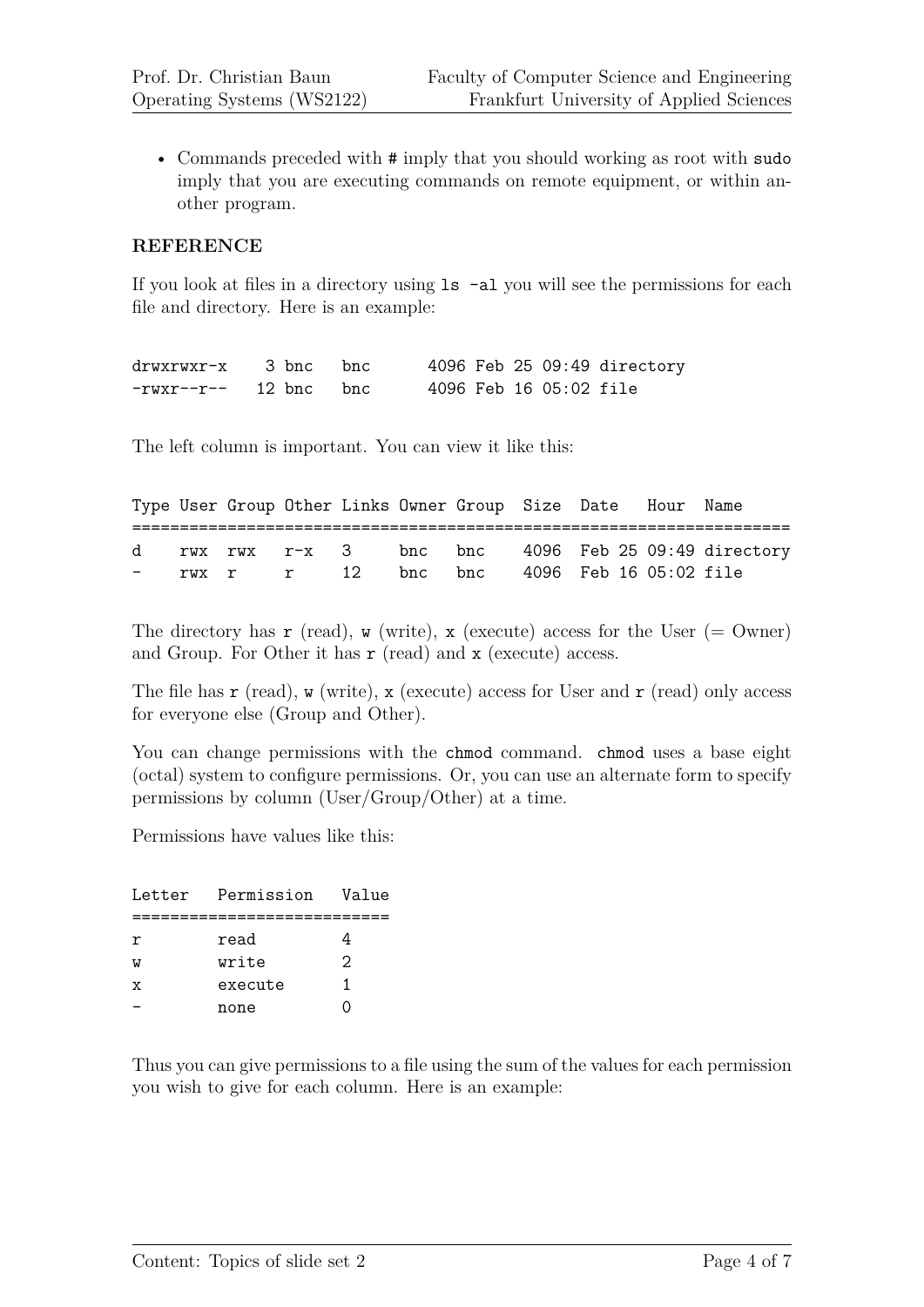|         | Letter Permission        | Value |
|---------|--------------------------|-------|
|         |                          |       |
|         | none                     |       |
| --х     | execute                  | 1     |
| $-w-$   | write only (rarely used) | 2     |
| $-WX$   | write and execute (rare) | 3     |
| $r$ – – | read only                | 4     |
| $r-x$   | read and execute         | 5     |
| $rw-$   | read and write           | 6     |
| rwx     | read, write, and execute |       |

This is just one column. Since we have three areas of permissions (User, Group, Other), it looks like this, if you want to specify all 3 sets:

| Permissions          | Numeric<br>equivalent | Description                                                                                                                             |
|----------------------|-----------------------|-----------------------------------------------------------------------------------------------------------------------------------------|
| $-rw------$          | 600                   | User has read & write permission.                                                                                                       |
| $-rw-r--r--$         | 644                   | User has read & write permission.<br>Group and Other have read permission.                                                              |
| $-rw-rw-rw-$         | 666                   | Everyone (User, Group, Other) has<br>read & write permission (dangerous?)                                                               |
| $-rwx---$            | 700                   | User has read, write, execute permission.                                                                                               |
| $-rwxr-xr-x$         | 755                   | User has read, write, execute permission.<br>Rest of the world (Other) has read & execute<br>permission (typical for web pages or 644). |
| -rwxrwxrwx           | 777                   | Everyone has full access (read, write,<br>execute).                                                                                     |
| $-rwx-x-x$           | 711                   | User has read, write, execute permission.<br>Group and world have execute permission.                                                   |
| $drwy-----$          | 700                   | User only has access to this directory.<br>Directories require execute permission to<br>access.                                         |
| $drwxr-xr-x$         | 755                   | User has full access to directory. Everyone<br>else can see the directory.                                                              |
| $\text{drw}$ x--x--x | 711                   | Everyone can list files in the directory,<br>but Group and Other need to know a filename<br>to do this.                                 |

## **1.) CHANGING FILE PERMISSIONS**

If you are logged in as the root user on your machine please do the following to become a normal user.

#### # exit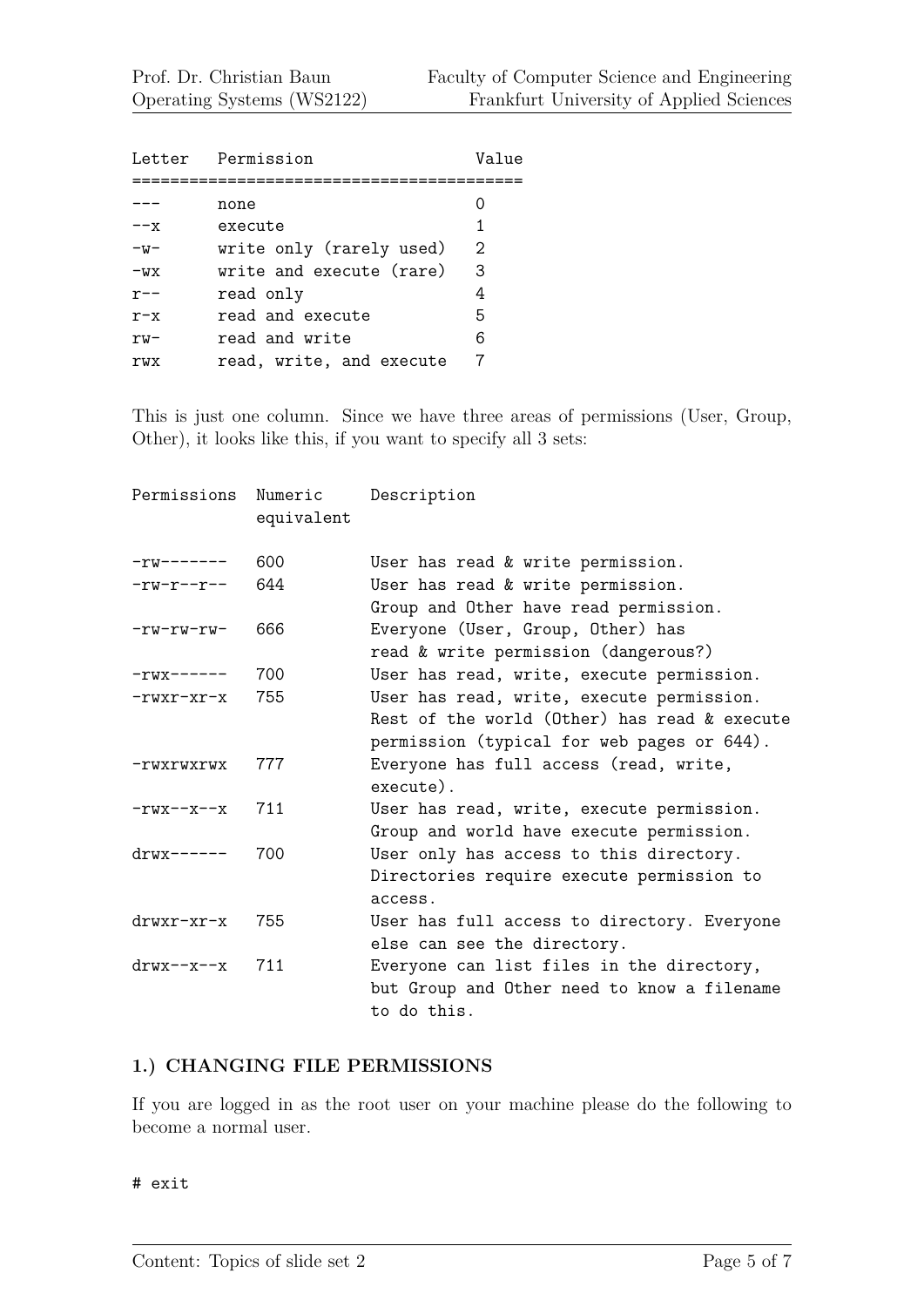Your prompt should change and now include a  $\frac{1}{2}$  sign.

\$

Please check your username with the command whoami:

## \$ whoami

Please create a file and set permissions of the file in various ways.

\$ cd \$ echo "test file" > working.txt \$ chmod 444 working.txt

What does that look like?

\$ ls -lah working.txt

Because the file has no write permission for the owner, the owner can still change the file's permissions. This way, the owner can change the permissions of the file at any time to have write access again.

\$ chmod 644 working.txt

Or, you can do this by using this form of chmod:

\$ chmod u+w working.txt

Note: When you type these commands you should be able to use the tab key for command completion once you've typed the w in the file name working.txt. This will save you a lot of time. It's highly recommended!

To remove the read permission of a file for the user you would do

\$ chmod u-r working.txt

Or, you can do something like this:

\$ chmod 344 working.txt